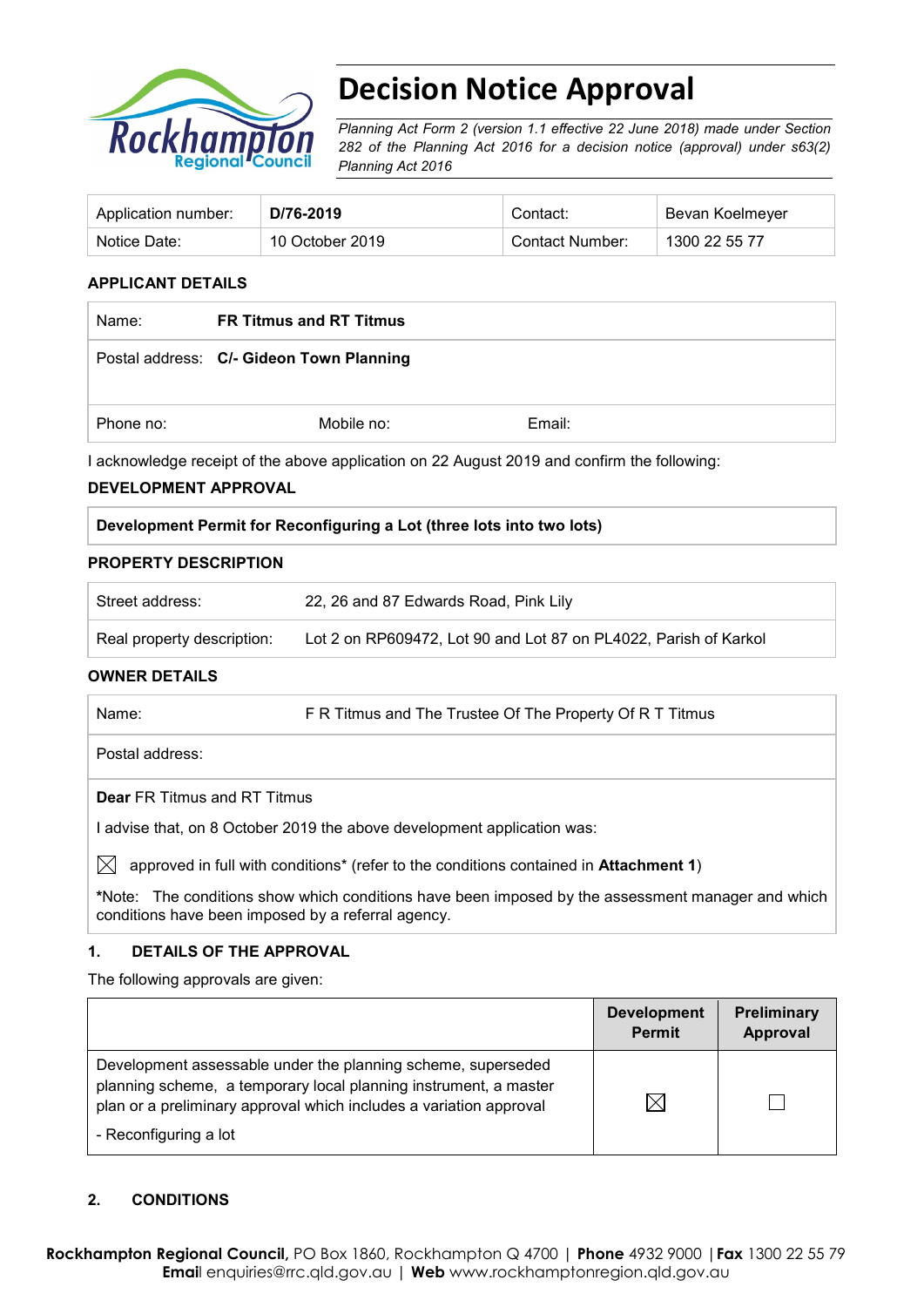This approval is subject to the conditions in Attachment 1.

# **3. FURTHER DEVELOPMENT PERMITS REQUIRED NIL**

## **4. REFERRAL AGENCIES**

The following Referral Agencies were activated by this application.

| For an application<br>involving                                                                                                                                                                                                                                                                                                                                                                                | Name of agency                                                                                                                                                                                         | <b>Status</b>    | <b>Address</b>                                                                                                                                                                                                                                                                                                                |
|----------------------------------------------------------------------------------------------------------------------------------------------------------------------------------------------------------------------------------------------------------------------------------------------------------------------------------------------------------------------------------------------------------------|--------------------------------------------------------------------------------------------------------------------------------------------------------------------------------------------------------|------------------|-------------------------------------------------------------------------------------------------------------------------------------------------------------------------------------------------------------------------------------------------------------------------------------------------------------------------------|
| <b>INFRASTRUCTURE-RELATED REFERRALS (Oil and Gas Infrastructure)</b>                                                                                                                                                                                                                                                                                                                                           |                                                                                                                                                                                                        |                  |                                                                                                                                                                                                                                                                                                                               |
| Schedule 10, Part 9, Division 3, Table 1 – Reconfiguring a lot subject to a pipeline easement                                                                                                                                                                                                                                                                                                                  |                                                                                                                                                                                                        |                  |                                                                                                                                                                                                                                                                                                                               |
| Development application<br>for reconfiguring a lot that is<br>assessable development<br>under section 21, if-<br>(a) all or part of the lot is<br>subject to an easement for<br>the benefit of the holder of<br>a pipeline licence under the<br>Petroleum and Gas Act;<br>and<br>(b) the easement is for the<br>construction or operation of<br>the pipeline that is the<br>subject of the pipeline<br>licence | If the holder of the<br>licence is not an<br>Individual — the<br>chief executive,<br>however described.<br>of the holder:<br>If the holder of the<br>licence is an<br>$Individual - the$<br>individual | Advice<br>Agency | <b>Authorised Holder</b><br>Name:<br>Jemena Queensland Gas Pipeline Pty<br>Ltd<br>Postal Address:<br>PO Box 16182<br>Melbourne VIC 3000<br><b>OR</b><br><b>Authorised Holder Representative</b><br>Name:<br>Jemena Gas Pipeline Holdings Pty Ltd<br>Postal Address:<br>c/- Andrew Jones<br>PO Box 16015<br>Melbourne VIC 3000 |

## **5. THE APPROVED PLANS**

**The approved development must be completed and maintained generally in accordance with the approved drawings and documents:**

| <b>Drawing/report title</b>         | Prepared by          | <b>Date</b> | Reference number | <b>Revision/</b><br><b>Version</b> |
|-------------------------------------|----------------------|-------------|------------------|------------------------------------|
| Plan of Proposed<br>Reconfiguration | A.S. Morcom Surveyor | 9 June 2019 | 19017            | 002                                |

## **6. CURRENCY PERIOD FOR THE APPROVAL (s.85 of the** *Planning Act***)**

The standard currency periods stated in section 85 of *Planning Act 2016* apply to each aspect of development in this approval, if not stated in the conditions of approval attached.

# **7. STATEMENT OF REASONS**

| <b>Description of</b><br>the development | The proposed development is for Reconfiguring a Lot (three lots into two lots)                                                                                                                                                                                                                                                                                  |
|------------------------------------------|-----------------------------------------------------------------------------------------------------------------------------------------------------------------------------------------------------------------------------------------------------------------------------------------------------------------------------------------------------------------|
| <b>Reasons for</b><br><b>Decision</b>    | The boundary realignment will result in lot sizes that are more appropriate in<br>a)<br>accommodating uses consistent with the purpose of the Rural Zone;                                                                                                                                                                                                       |
|                                          | Assessment of the development against the relevant zone purpose, planning<br>b)<br>scheme codes and planning scheme policies demonstrates that the proposed<br>development will not cause significant adverse impacts on the surrounding<br>natural environment, built environment and infrastructure, community facilities,<br>or local character and amenity; |
|                                          | The proposed development does not compromise the relevant State Planning                                                                                                                                                                                                                                                                                        |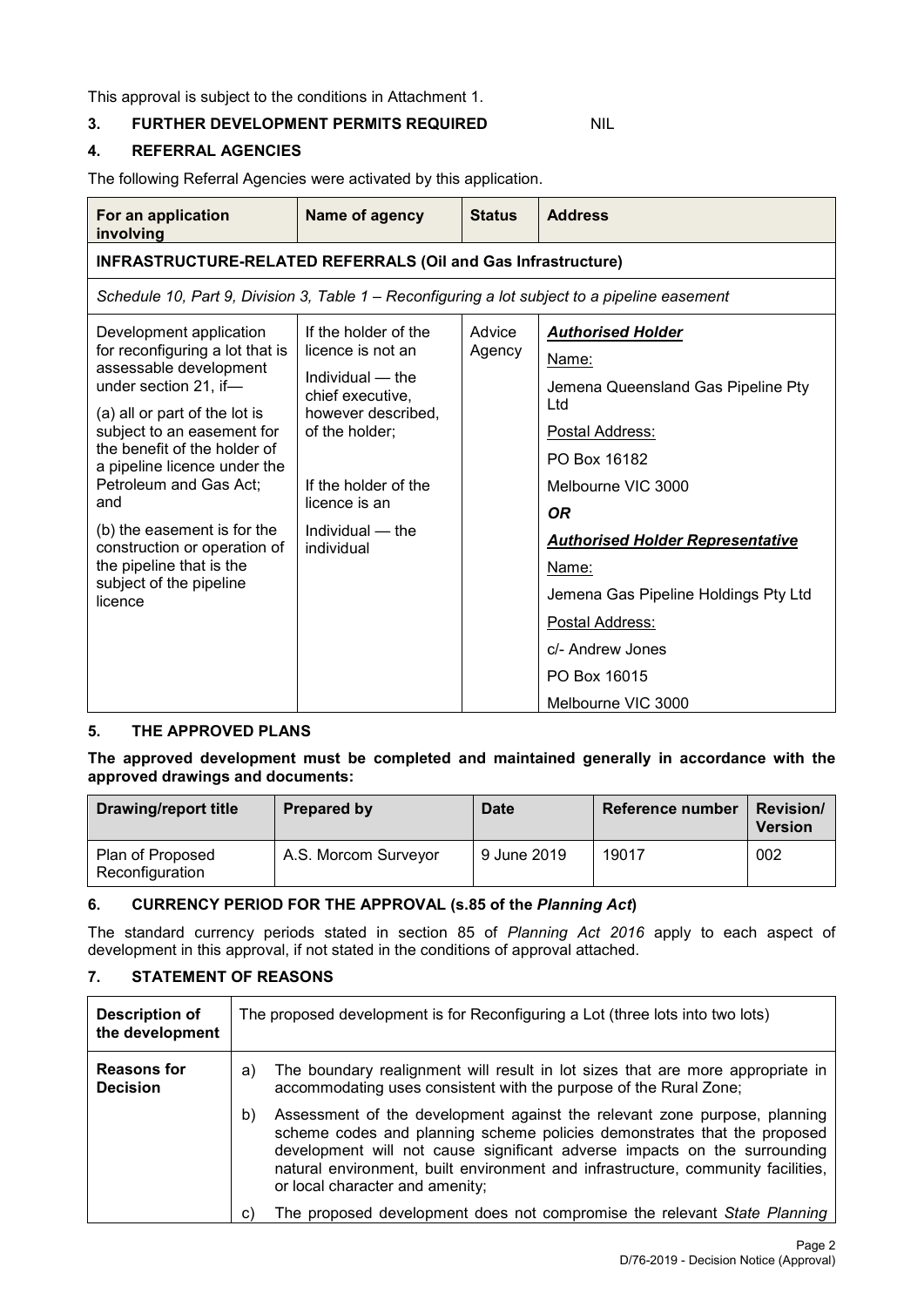|                                                    | Policy; and                                                                           |                                                                                                                                                                                                                                 |  |  |
|----------------------------------------------------|---------------------------------------------------------------------------------------|---------------------------------------------------------------------------------------------------------------------------------------------------------------------------------------------------------------------------------|--|--|
|                                                    | d)<br>benchmarks.                                                                     | On balance, the application should be approved because the circumstances<br>favour Council exercising its discretion to approve the application even though<br>the development does not comply with an aspect of the assessment |  |  |
| Assessment<br><b>Benchmarks</b>                    | The proposed development was assessed against the following assessment<br>benchmarks: |                                                                                                                                                                                                                                 |  |  |
|                                                    | Rural zone code;                                                                      |                                                                                                                                                                                                                                 |  |  |
|                                                    | $\bullet$                                                                             | Access, parking and transport code;                                                                                                                                                                                             |  |  |
|                                                    | Filling and excavation code;                                                          |                                                                                                                                                                                                                                 |  |  |
|                                                    | Landscape code;<br>$\bullet$                                                          |                                                                                                                                                                                                                                 |  |  |
|                                                    | Reconfiguring a lot code;<br>٠                                                        |                                                                                                                                                                                                                                 |  |  |
|                                                    | Stormwater management code;                                                           |                                                                                                                                                                                                                                 |  |  |
|                                                    | Water and sewer code;                                                                 |                                                                                                                                                                                                                                 |  |  |
|                                                    | Acid sulfate soils overlay code;<br>٠                                                 |                                                                                                                                                                                                                                 |  |  |
|                                                    | Airport environs overlay code;                                                        |                                                                                                                                                                                                                                 |  |  |
|                                                    | Bushfire hazard overlay code;                                                         |                                                                                                                                                                                                                                 |  |  |
|                                                    |                                                                                       | Flood hazard overlay code;                                                                                                                                                                                                      |  |  |
|                                                    |                                                                                       | Steep land overlay code;                                                                                                                                                                                                        |  |  |
|                                                    | Biodiversity overlay code; and<br>$\bullet$                                           |                                                                                                                                                                                                                                 |  |  |
|                                                    | Coastal protection overlay code.<br>٠                                                 |                                                                                                                                                                                                                                 |  |  |
| <b>Compliance with</b><br>assessment<br>benchmarks |                                                                                       | The development was assessed against all of the assessment benchmarks listed<br>above and complies with all of these with the exception listed below.                                                                           |  |  |
|                                                    | <b>Assessment</b><br><b>Benchmark</b>                                                 | Reasons for the approval despite non-compliance with<br>benchmark                                                                                                                                                               |  |  |
|                                                    | Code                                                                                  | Reconfiguring a Lot   The boundary realignment results in lot sizes more appropriate<br>to accommodate uses consistent with the Rural zone.                                                                                     |  |  |
| <b>Matters</b>                                     | i)                                                                                    | The State Planning Policy - Part E;                                                                                                                                                                                             |  |  |
| prescribed by<br>regulation                        | The Central Queensland Regional Plan;<br>ii)                                          |                                                                                                                                                                                                                                 |  |  |
|                                                    | iii)                                                                                  | The Rockhampton Region Planning Scheme 2015; and                                                                                                                                                                                |  |  |
|                                                    | iv)                                                                                   | The common material, being the material submitted with the application.                                                                                                                                                         |  |  |

# **8. APPEAL RIGHTS**

The rights of an applicant to appeal to a tribunal or the Planning and Environment Court against a decision about a development application are set out in chapter 6, part 1 of the *Planning Act 2016*. There may also be a right to make an application for a declaration by a tribunal (see chapter 6, part 2 of the *Planning Act 2016).*

## *Appeal by an applicant*

An applicant for a development application may appeal to the Planning and Environment Court against the following:

- the refusal of all or part of the development application
- a provision of the development approval
- the decision to give a preliminary approval when a development permit was applied for
- a deemed refusal of the development application.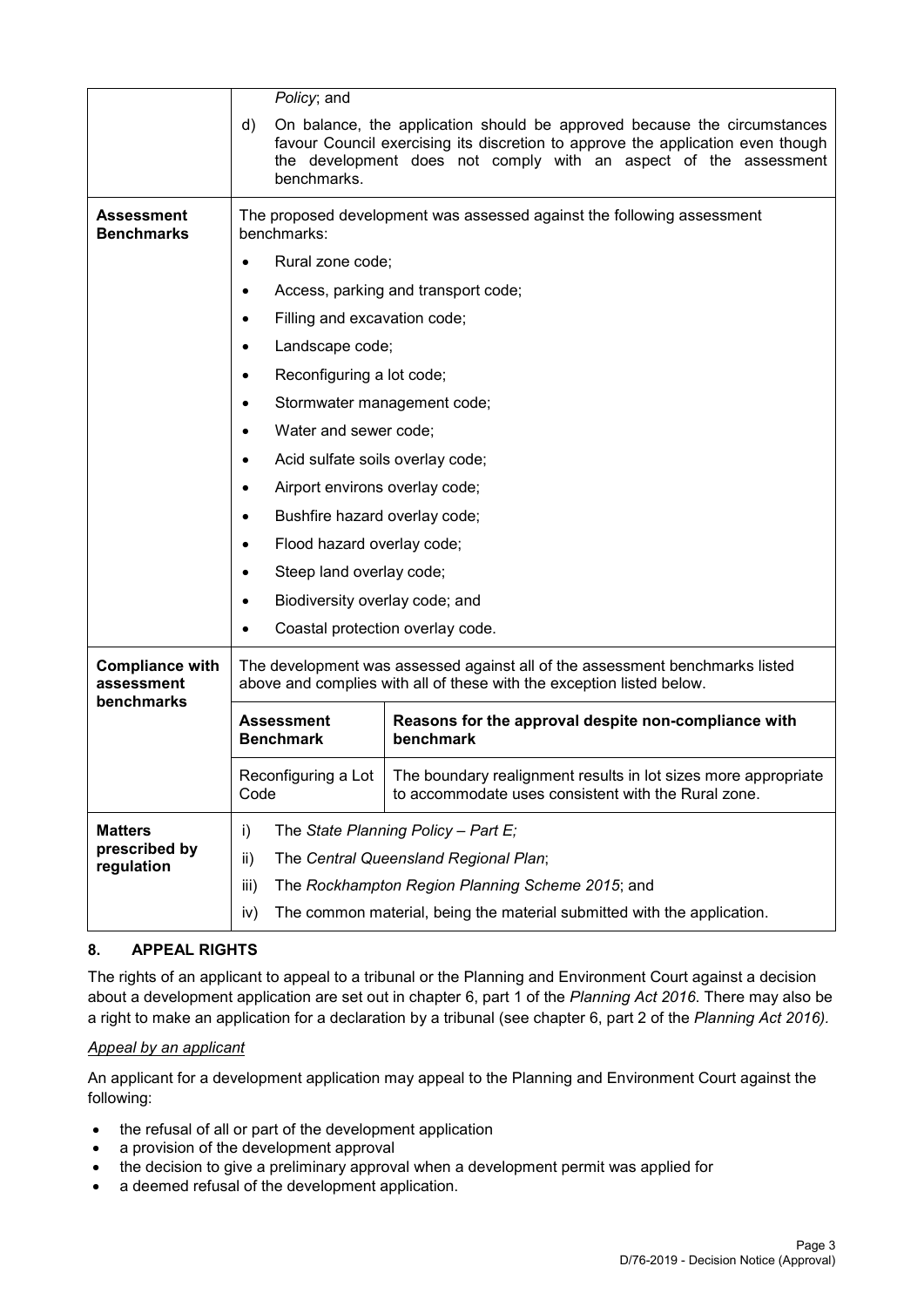An applicant may also have a right to appeal to the Development tribunal. For more information, see schedule 1 of the *Planning Act 2016*.

The timeframes for starting an appeal in the Planning and Environment Court are set out in section 229 of the *Planning Act 2016*.

**Attachment 2** is an extract from the *Planning Act 2016* that sets out the applicant's appeal rights and the appeal rights of a submitter.

## **9. WHEN THE DEVELOPMENT APPROVAL TAKES EFFECT**

This development approval takes effect:

- From the time the decision notice is given – if there is no submitter and the applicant does not appeal the decision to the court.

Or

When the submitter's appeal period ends  $-$  if there is a submitter and the applicant does not appeal the decision to the court.

Or

Subject to the decision of the court, when the appeal is finally decided  $-$  if an appeal is made to the court.

#### **10. ASSESSMENT MANAGER**

## **Attachment 1 – Conditions of the approval**

*Part 1* **–** *Conditions imposed by the assessment manager [Note: where a condition is imposed about infrastructure under Chapter 4 of the Planning Act 2016, the relevant provision of the Act under which this condition was imposed must be specified.]*

## **Attachment 2—Extract on appeal rights**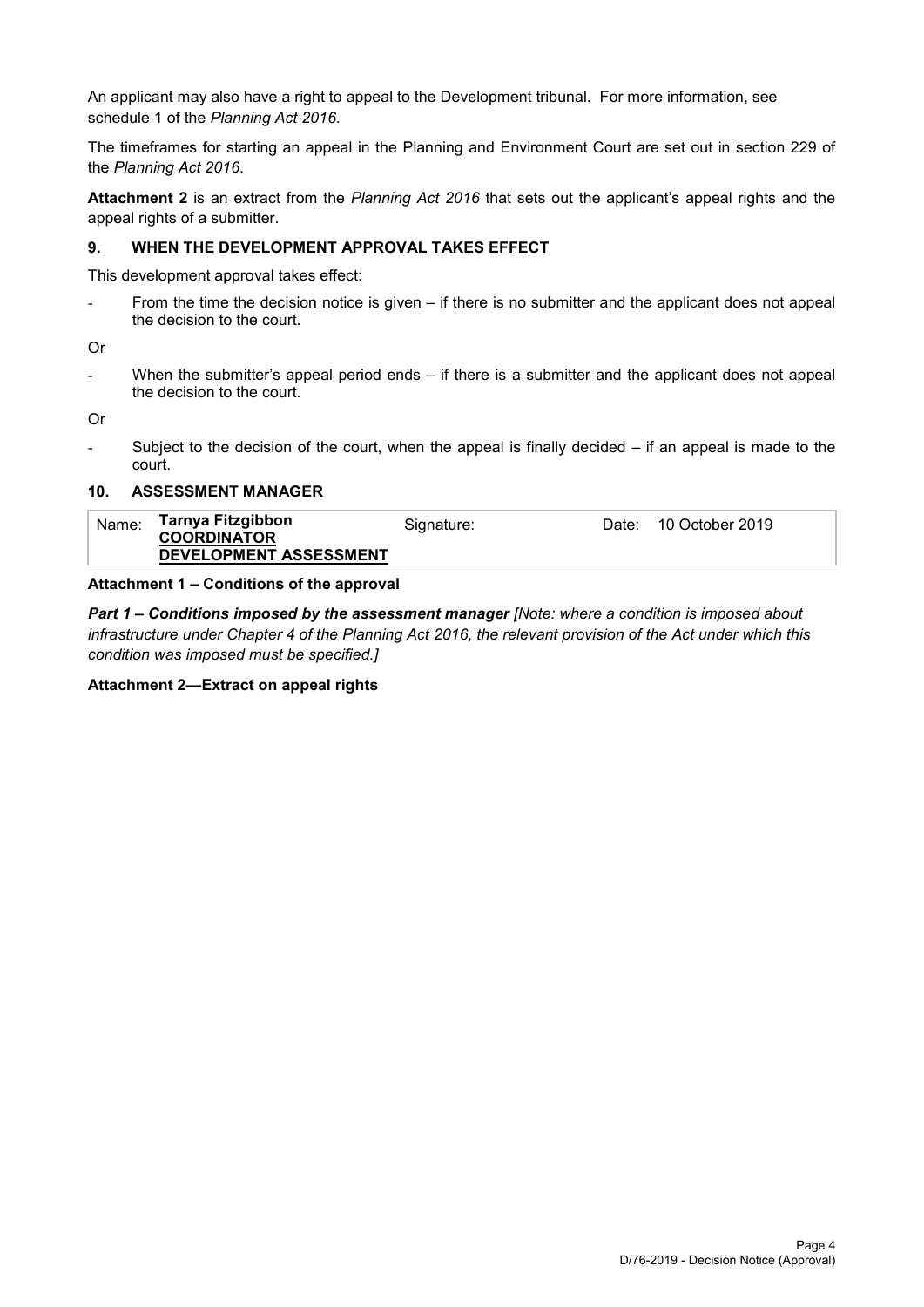

# **Attachment 1 – Part 1 Rockhampton Regional Council Conditions**

*Planning Act 2016*

- 1.0 ADMINISTRATION
- 1.1 The Developer and his employee, agent, contractor or invitee is responsible for ensuring compliance with the conditions of this development approval.
- 1.2 Where these Conditions refer to "Council" in relation to requiring Council to approve or to be satisfied as to any matter, or conferring on the Council a function, power or discretion, that role may be fulfilled in whole or in part by a delegate appointed for that purpose by the Council.
- 1.3 All conditions, works, or requirements of this development approval must be undertaken and completed:
	- 1.3.1 to Council's satisfaction;
	- 1.3.2 at no cost to Council; and
	- 1.3.3 prior to the issue of the Survey Plan Approval Certificate,

unless otherwise stated.

- 1.4 All works must be designed, constructed and maintained in accordance with the relevant Council policies, guidelines and standards, unless otherwise stated.
- 2.0 APPROVED PLANS AND DOCUMENTS
- 2.1 The approved development must be completed and maintained generally in accordance with the approved plans and documents, except where amended by any condition of this development approval:

| <b>Drawing/report title</b>         | <b>Prepared by</b>   | <b>Date</b> | <b>Reference</b><br>number | <b>Revision</b><br><b>Nersion</b> |
|-------------------------------------|----------------------|-------------|----------------------------|-----------------------------------|
| Plan of Proposed<br>Reconfiguration | A.S. Morcom Surveyor | 9 June 2019 | 19017                      | 002                               |

- 2.2 Where there is any conflict between the conditions of this development approval and the details shown on the approved plans and documents, the conditions of this development approval must prevail.
- 2.3 Where conditions require the above plans or documents to be amended, the revised document(s) must be submitted for approval by Council prior to endorsement of the Survey Plan.

# 3.0 PLUMBING AND DRAINAGE WORKS

- 3.1 Internal Plumbing and Sanitary Drainage (on-site sewer) for all the existing buildings located within proposed Lots 1 and 2 must be contained within the lot it serves.
- 3.2 Alteration, disconnection or relocation of internal plumbing and sanitary drainage works associated with the existing building must be in accordance with regulated work under the *Plumbing and Drainage Act* and Council's Plumbing and Drainage Policies.
- 4.0 ROOF AND ALLOTMENT DRAINAGE WORKS
- 4.1 All roof and allotment drainage must drain to a demonstrated lawful point of discharge and must not adversely affect surrounding land or infrastructure in comparison to the predevelopment conditions, including but not limited to blocking, altering or diverting existing stormwater runoff patterns or having the potential to cause damage to other infrastructure.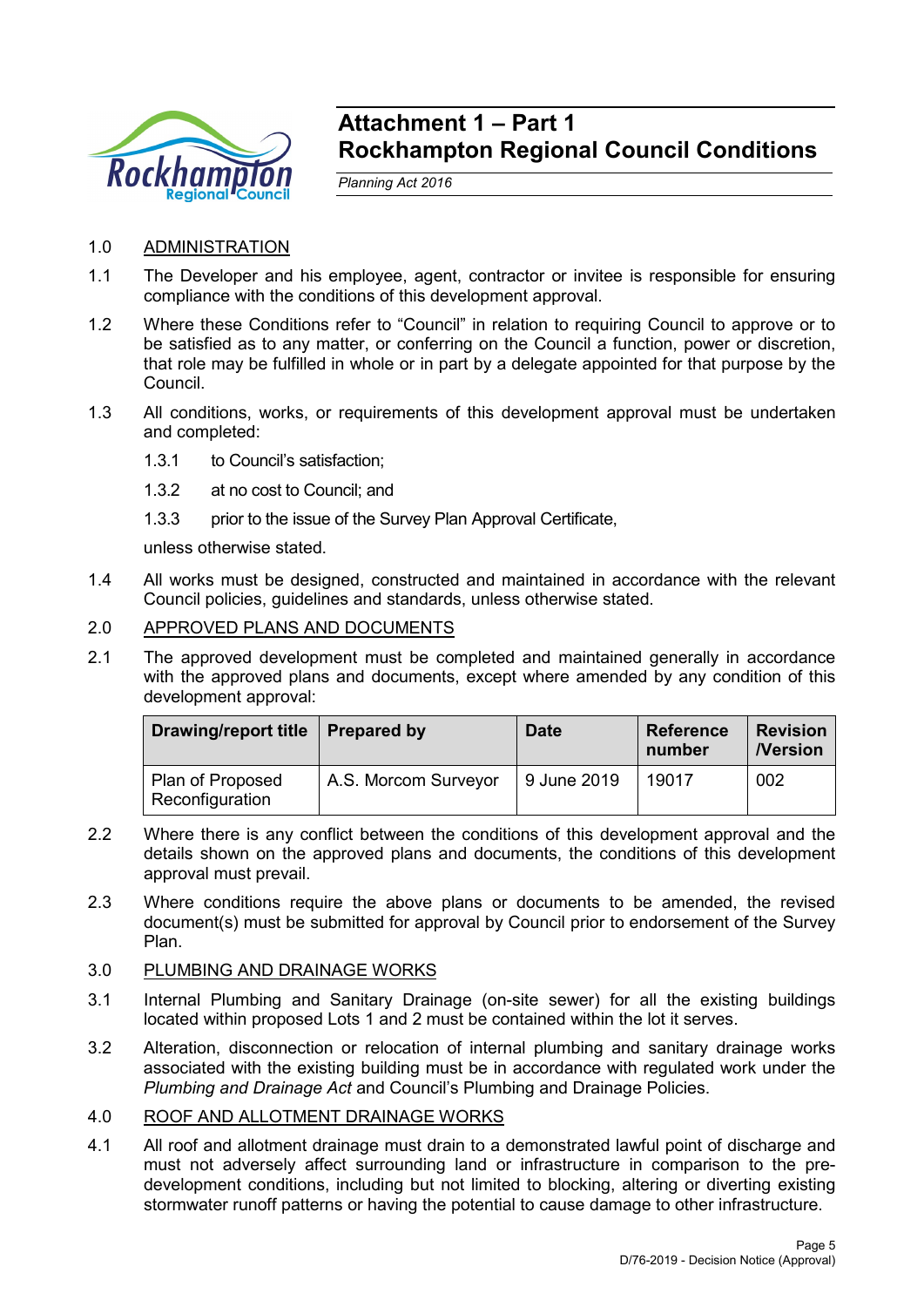# 5.0 ASSET MANAGEMENT

5.1 Any alteration necessary to electricity, telephone, water mains, sewerage mains, and/or public utility installations resulting from the development or in connection with the development, must be undertaken and completed at no cost to Council.

# 6.0 OPERATING PROCEDURES

6.1 All construction materials, waste, waste skips, machinery and contractors' vehicles must be located and stored or parked within the development site. Storage of materials, or parking of construction machinery or contractors' vehicles must not occur within Edwards Road or Nine Mile Road.

# ADVISORY NOTES

# NOTE 1. Aboriginal Cultural Heritage

It is advised that under section 23 of the *Aboriginal Cultural Heritage Act 2003*, a person who carries out an activity must take all reasonable and practicable measures to ensure the activity does not harm Aboriginal cultural heritage (the "cultural heritage duty of care"). Maximum penalties for breaching the duty of care are listed in the Aboriginal cultural heritage legislation. The information on Aboriginal cultural heritage is available on the Department of Aboriginal and Torres Strait Islander Partnerships website: [www.datsip.qld.gov.au](http://www.datsip.qld.gov.au/)

# NOTE 2. General Environmental Duty

General environmental duty under the *Environmental Protection Act 1994* prohibits unlawful environmental nuisance caused by noise, aerosols, particles, dust, ash, fumes, light, odour or smoke beyond the boundaries of the development site during all stages of the development including earthworks, construction and operation.

# NOTE 3. Rural Addressing

All Rural addressing must be provided to each lot in accordance with Council's rural addressing procedures.

# NOTE 4. Infrastructure Charges Notice

Council has resolved not to issue an Infrastructure Charges Notice for this development because the new infrastructure charges arising from the development are less than or equal to the credits applicable for the new development.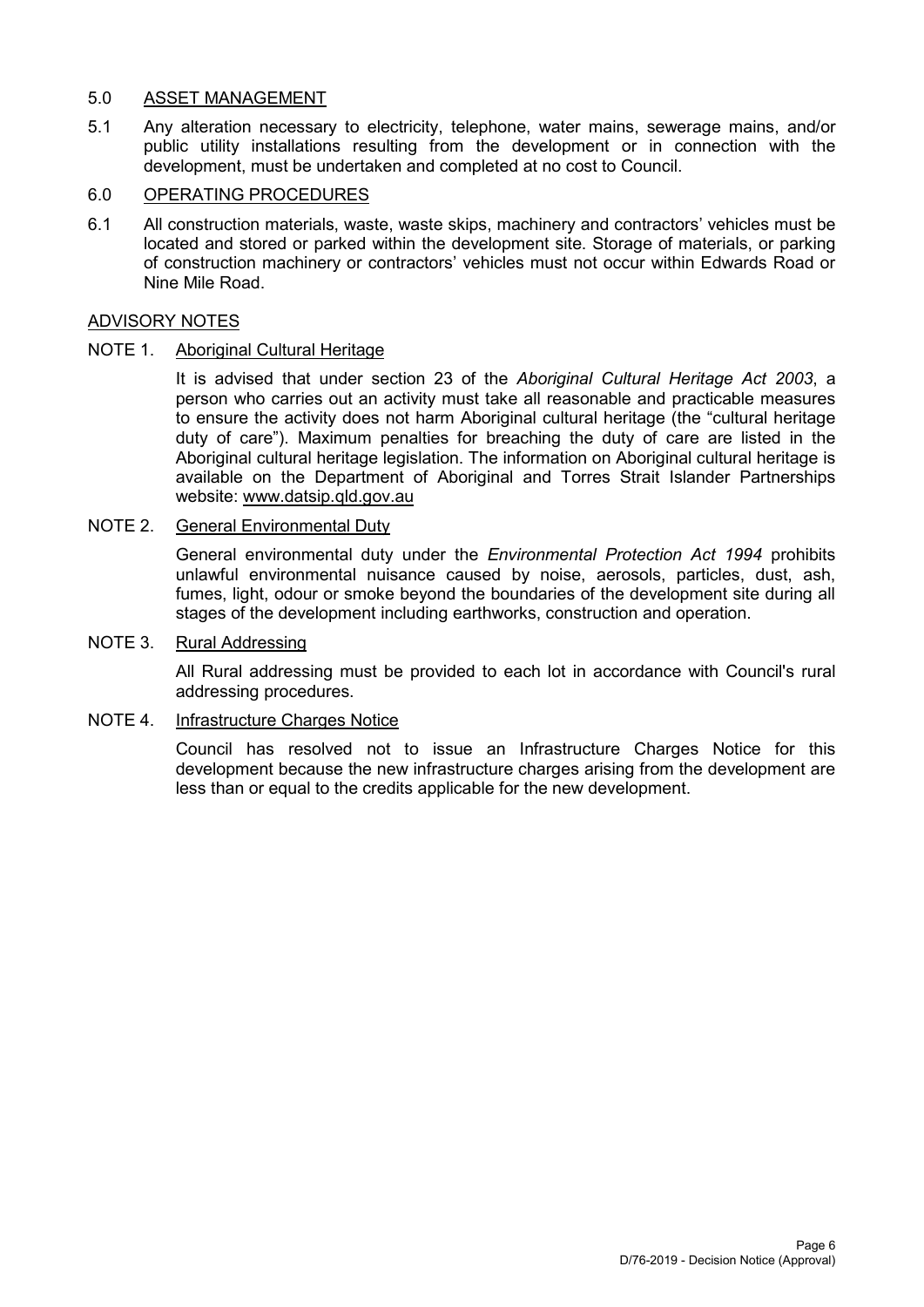

# **Attachment 2 - Appeal Rights**

*PLANNING ACT 2016*

The following is an extract from the *Planning Act 2016 (Chapter 6)*

#### *Appeal rights*

## *229 Appeals to tribunal or P&E Court*

- (1) Schedule 1 states—
	- (a) matters that may be appealed to— (i)either a tribunal or the P&E Court; or (ii)only a tribunal; or (iii)only the P&E Court; and
	- (b) the person—

(i)who may appeal a matter (the **appellant**); and (ii)who is a respondent in an appeal of the matter; and (iii)who is a co-respondent in an appeal of the matter; and

- (iv)who may elect to be a co-respondent in an appeal of the matter.
- (2) An appellant may start an appeal within the appeal period.
- (3) The **appeal period** is—
	- (a) for an appeal by a building advisory agency—10 business days after a decision notice for the decision is given to the agency or
	- (b) for an appeal against a deemed refusal—at any time after the deemed refusal happens; or
	- (c) for an appeal against a decision of the Minister, under chapter 7, part 4, to register premises or to renew the registration of premises—20 business days after a notice is published under section 269(3)(a) or (4); or
	- (d) for an appeal against an infrastructure charges notice— 20 business days after the infrastructure charges notice is given to the person; or
	- (e) for an appeal about a deemed approval of a development application for which a decision notice has not been given—30 business days after the applicant gives the deemed approval notice to the assessment manager; or
	- (f) for any other appeal—20 business days after a notice of the decision for the matter, including an enforcement notice, is given to the person.

#### Note—

See the P&E Court Act for the court's power to extend the appeal period.

- (4) Each respondent and co-respondent for an appeal may be heard in the appeal.
- (5) If an appeal is only about a referral agency's response, the assessment manager may apply to the tribunal or P&E Court to withdraw from the appeal.
- (6) To remove any doubt, it is declared that an appeal against an infrastructure charges notice must not be about—
	- (a) the adopted charge itself; or
	- (b) for a decision about an offset or refund—
		- (i) the establishment cost of trunk infrastructure identified in a LGIP; or

(ii) the cost of infrastructure decided using the method

included in the local government's charges resolution.

## **230 Notice of appeal**

- (1) An appellant starts an appeal by lodging, with the registrar of the tribunal or P&E Court, a notice of appeal that—
	- (a) is in the approved form; and
	- (b) succinctly states the grounds of the appeal.
- (2) The notice of appeal must be accompanied by the required fee.
- (3) The appellant or, for an appeal to a tribunal, the registrar must, within the service period, give a copy of the notice of appeal to—
- (a) the respondent for the appeal; and
- (b) each co-respondent for the appeal; and
- (c) for an appeal about a development application under schedule 1, table 1, item 1—each principal submitter for the development application; and
- (d) for an appeal about a change application under schedule 1, table 1, item 2—each principal submitter for the change application; and
- (e) each person who may elect to become a co-respondent for the appeal, other than an eligible submitter who is not a principal submitter in an appeal under paragraph (c) or (d); and
- (f) for an appeal to the P&E Court—the chief executive; and
- (g) for an appeal to a tribunal under another Act—any other person who the registrar considers appropriate.
- (4) The **service period** is—
	- (a) if a submitter or advice agency started the appeal in the P&E Court—2 business days after the appeal is started; or
	- (b) otherwise—10 business days after the appeal is started.
- (5) A notice of appeal given to a person who may elect to be a co-respondent must state the effect of subsection
- (6) A person elects to be a co-respondent by filing a notice of election, in the approved form, within 10 business days after the notice of appeal is given to the person*.*
- **231 Other appeals**
- (1) Subject to this chapter, schedule 1 and the P&E Court Act, unless the Supreme Court decides a decision or other matter under this Act is affected by jurisdictional error, the decision or matter is non-appealable.
- (2) The Judicial Review Act 1991, part 5 applies to the decision or matter to the extent it is affected by jurisdictional error.
- (3) A person who, but for subsection (1) could have made an application under the Judicial Review Act 1991 in relation to the decision or matter, may apply under part 4 of that Act for a statement of reasons in relation to the decision or matter.
- (4) In this section— **decision** includes—
	- (a) conduct engaged in for the purpose of making a decision; and
	- (b) other conduct that relates to the making of a decision; and
	- (c) the making of a decision or the failure to make a decision; and
	- (d) a purported decision; and
	- (e) a deemed refusal.

**non-appealable**, for a decision or matter, means the decision or matter—

- (a) is final and conclusive; and
- (b) may not be challenged, appealed against, reviewed, quashed, set aside or called into question in any other way under the Judicial Review Act 1991 or otherwise, whether by the Supreme Court, another court, a tribunal or another entity; and
- (c) is not subject to any declaratory, injunctive or other order of the Supreme Court, another court, a tribunal or another entity on any ground.

#### **232 Rules of the P&E Court**

- (1) A person who is appealing to the P&E Court must comply with the rules of the court that apply to the appeal.
- (2) However, the P&E Court may hear and decide an appeal even if the person has not complied with rules of the P&E Court.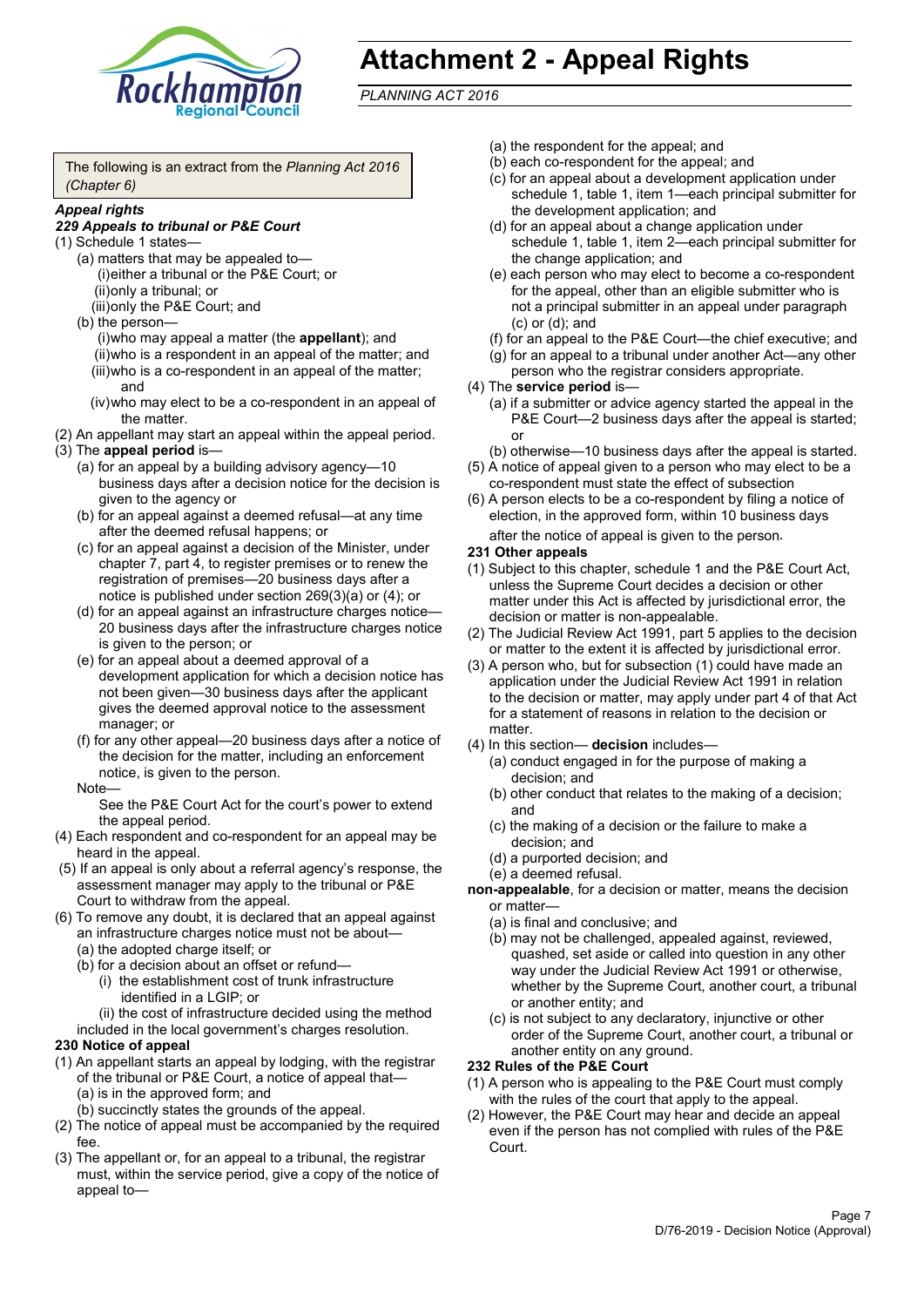

# **Appeal Rights**

*PLANNING ACT 2016*

# **Schedule 1**

#### **Appeals section 229 1 Appeal rights and parties to appeals**

- (1) Table 1 states the matters that may be appealed to—(a) the P&E court; or (b) a tribunal.
- (2) However, table 1 applies to a tribunal only if the matter involves—
	- (a) the refusal, or deemed refusal of a development application, for—
	- (i) a material change of use for a classified building; or
	- (ii) operational work associated with building work, a retaining wall, or a tennis court; or
	- (b) a provision of a development approval for—
	- (i) a material change of use for a classified building; or
- (ii) operational work associated with building work, a retaining wall, or a tennis court; or
	- (c) if a development permit was applied for—the decision to give a preliminary approval for—
		- (i) a material change of use for a classified building; or
		- (ii) operational work associated with building work, a retaining wall, or a tennis court; or
	- (d) a development condition if—
		- (i) the development approval is only for a material change of use that involves the use of a building classified under the Building Code as a class 2 building; and
		- (ii) the building is, or is proposed to be, not more than 3 storeys; and
		- (iii) the proposed development is for not more than 60 sole-occupancy units; or
	- (e) a decision for, or a deemed refusal of, an extension application for a development approval that is only for a material change of use of a classified building; or
	- (f) a decision for, or a deemed refusal of, a change application for a development approval that is only for a material change of use of a classified building; or
	- (g) a matter under this Act, to the extent the matter relates to—
		- (i) the Building Act, other than a matter under that Act that may or must be decided by the Queensland Building and Construction Commission; or
		- (ii) the Plumbing and Drainage Act, part 4 or 5; or
	- (h) a decision to give an enforcement notice in relation to a matter under paragraphs (a) to (g); or
	- (i) a decision to give an infrastructure charges notice; or
	- (j) the refusal, or deemed refusal, of a conversion application; or
	- (k) a matter that, under another Act, may be appealed to the tribunal; or
	- (l) a matter prescribed by regulation.
- (3) Also, table 1 does not apply to a tribunal if the matter

involves—

- (a) for a matter in subsection  $(2)(a)$  to  $(d)$ 
	- (i) a development approval for which the development application required impact assessment; and
	- (ii) a development approval in relation to which the assessment manager received a properly made submission for the development application; or
- (b) a provision of a development approval about the identification or inclusion, under a variation approval, of a matter for the development.
- (4) Table 2 states the matters that may be appealed only to the P&E Court.
- (5) Table 3 states the matters that may be appealed only to the tribunal.
- (6) In each table—
	- (a) column 1 states the appellant in the appeal; and
	- (b) column 2 states the respondent in the appeal; and
	- (c) column 3 states the co-respondent (if any) in the appeal; and
	- (d) column 4 states the co-respondents by election (if any) in the appeal.
- (7) If the chief executive receives a notice of appeal under section 230(3)(f), the chief executive may elect to be a corespondent in the appeal.

| Table 1<br>Appeals to the P&E Court and, for certain matters, to a tribunal |                                                                                          |                        |                                |  |
|-----------------------------------------------------------------------------|------------------------------------------------------------------------------------------|------------------------|--------------------------------|--|
|                                                                             |                                                                                          |                        |                                |  |
| 1. Development applications                                                 |                                                                                          |                        |                                |  |
| An appeal may be made against-                                              |                                                                                          |                        |                                |  |
|                                                                             | (a) the refusal of all or part of the development application; or                        |                        |                                |  |
|                                                                             | (b) the deemed refusal of the development application; or                                |                        |                                |  |
| (c) a provision of the development approval; or                             |                                                                                          |                        |                                |  |
|                                                                             | (d) if a development permit was applied for—the decision to give a preliminary approval. |                        |                                |  |
| Column 1                                                                    | Column 2                                                                                 | Column 3               | Column 4                       |  |
| Appellant                                                                   | Respondent                                                                               | Co-respondent          | Co-respondent by election      |  |
| $(if$ any)<br>$(i$ f any)                                                   |                                                                                          |                        |                                |  |
| The applicant                                                               | The assessment                                                                           | If the appeal is about | 1 A concurrence agency that is |  |
|                                                                             | manager                                                                                  | a concurrence          | not a co-respondent            |  |
|                                                                             |                                                                                          |                        |                                |  |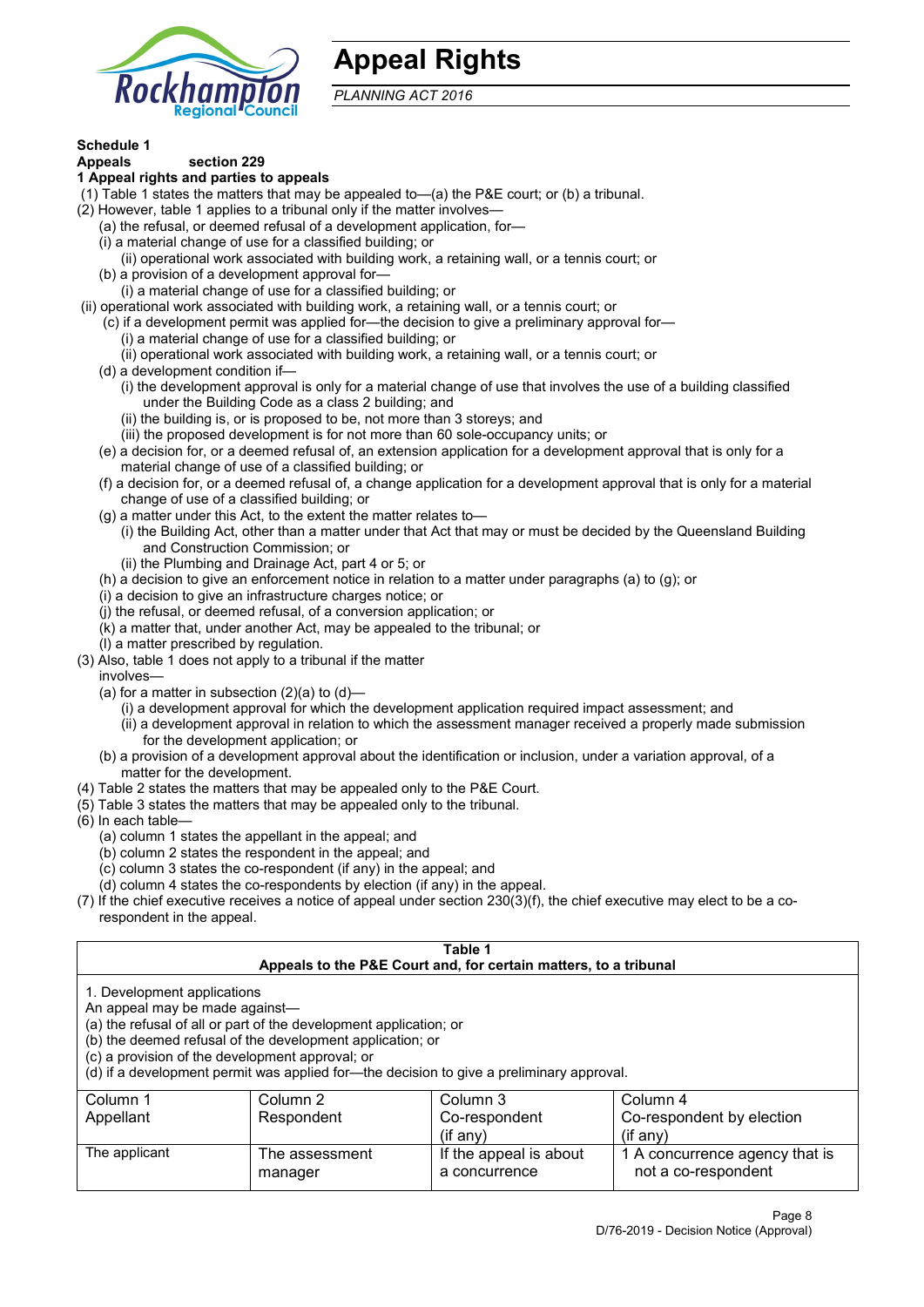| Table 1<br>Appeals to the P&E Court and, for certain matters, to a tribunal                                                                                                                           |                                   |                                                                 |                                                                                                                                                                                                                                                                                                                                                 |  |
|-------------------------------------------------------------------------------------------------------------------------------------------------------------------------------------------------------|-----------------------------------|-----------------------------------------------------------------|-------------------------------------------------------------------------------------------------------------------------------------------------------------------------------------------------------------------------------------------------------------------------------------------------------------------------------------------------|--|
|                                                                                                                                                                                                       |                                   | agency's referral<br>response-the<br>concurrence agency         | 2 If a chosen Assessment<br>manager is the respondent-<br>the prescribed assessment<br>manager<br>3 Any eligible advice agency for<br>the application<br>4 Any eligible submitter for the<br>application                                                                                                                                        |  |
| 2. Change applications<br>An appeal may be made against-<br>(b) a deemed refusal of a change application.                                                                                             |                                   |                                                                 | (a) a responsible entity's decision for a change application, other than a decision made by the P&E court; or                                                                                                                                                                                                                                   |  |
| Column 1<br>Appellant                                                                                                                                                                                 | Column <sub>2</sub><br>Respondent | Column 3<br>Co-respondent<br>(if any)                           | Column 4<br>Co-respondent by election<br>(if any)                                                                                                                                                                                                                                                                                               |  |
| 1 The applicant<br>2 If the responsible<br>entity is the<br>assessment<br>manager-an<br>affected entity that<br>gave a pre-request<br>notice or response<br>notice                                    | The responsible<br>entity         | If an affected entity<br>starts the appeal-the<br>applicant     | 1 A concurrence agency for the<br>development application<br>2 If a chosen assessment<br>manager is the respondent-<br>the prescribed assessment<br>manager<br>3 A private certifier for the<br>development application<br>4 Any eligible advice agency for<br>the change application<br>5 Any eligible submitter for the<br>change application |  |
| 3. Extension applications<br>An appeal may be made against-<br>(a) the assessment manager's decision about an extension application; or<br>(b) a deemed refusal of an extension application.          |                                   |                                                                 |                                                                                                                                                                                                                                                                                                                                                 |  |
| Column 1<br>Appellant                                                                                                                                                                                 | Column <sub>2</sub><br>Respondent | Column 3<br>Co-respondent<br>(if any)                           | Column 4<br>Co-respondent by election<br>(if any)                                                                                                                                                                                                                                                                                               |  |
| 1 The applicant<br>1<br>2<br>For a matter other<br>than a deemed<br>refusal of an<br>extension<br>application - a<br>concurrence<br>agency, other than<br>the chief executive,<br>for the application | The assessment<br>manager         | If a concurrence<br>agency starts the<br>appeal - the applicant | If a chosen assessment<br>manager is the respondent - the<br>prescribed assessment manager                                                                                                                                                                                                                                                      |  |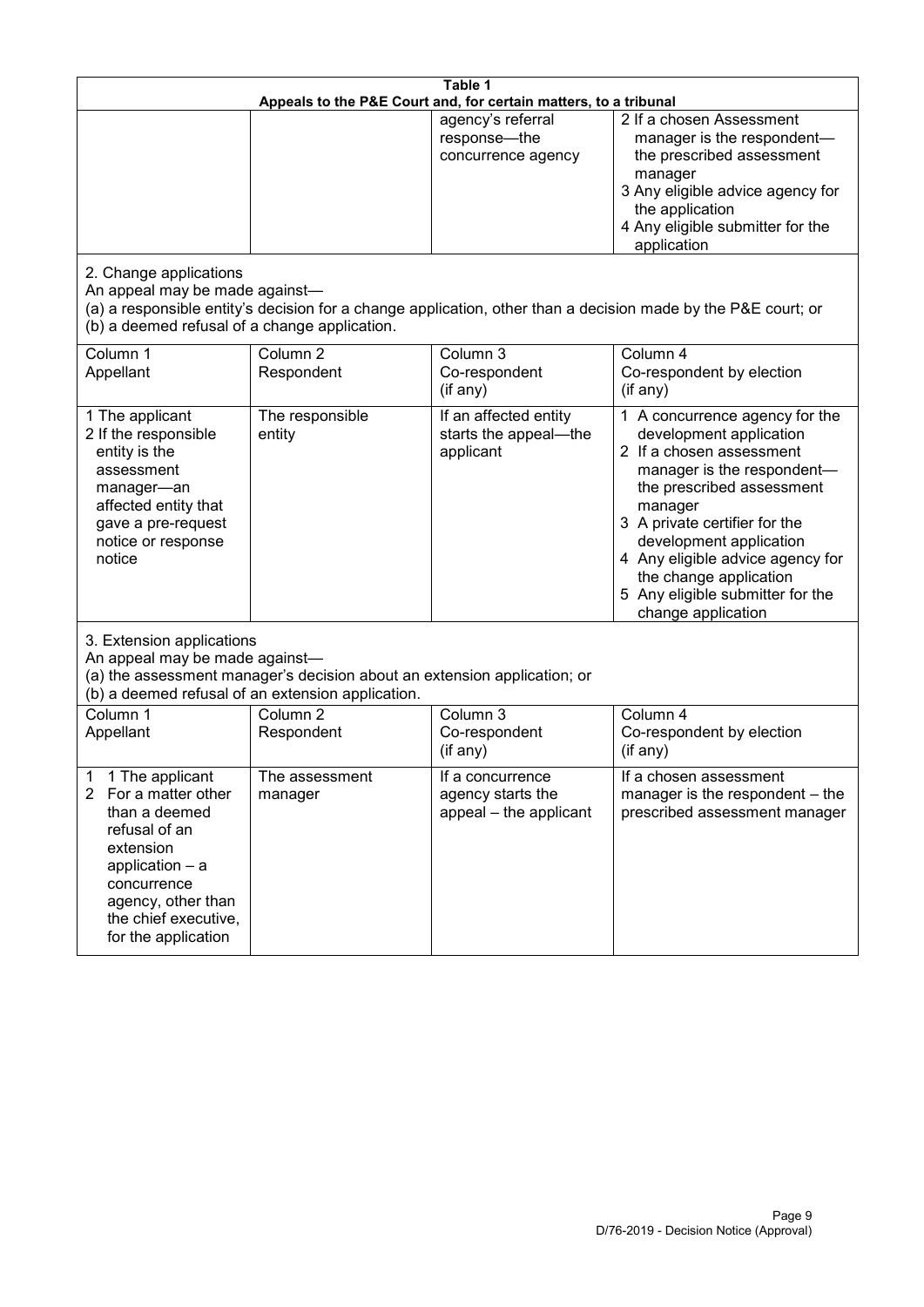#### **Table 1 Appeals to the P&E Court and, for certain matters, to a tribunal**

4. Infrastructure charges notices

- An appeal may be made against an infrastructure charges notice on 1 or more of the following grounds
- a) The notice involved an error relating to
	- (i) The application of the relevant adopted charge; or
- Examples of errors in applying an adopted charge
	- The incorrect application of gross floor area for a non-residential development
	- Applying an incorrect 'use category', under a regulation, to the development
	- (i) The working out of extra demands, for section 120; or
	- (ii) An offset or refund; or
- b) The was no decision about an offset or refund; or
- c) If the infrastructure charges notice states a refund will be given the timing for giving the refund; or
- d) The amount of the charge is so unreasonable that no reasonable relevant local government could have

# imposed the amount.

| Column 1<br>Appellant                                    | Column 2<br>Respondent                                                    | Column 3<br>Co-respondent<br>(if any) | Column 4<br>Co-respondent by election<br>$($ if any $)$ |
|----------------------------------------------------------|---------------------------------------------------------------------------|---------------------------------------|---------------------------------------------------------|
| The person given the<br>Infrastructure charges<br>notice | The local government<br>that gave the<br>infrastructure charges<br>notice | -                                     | $\overline{\phantom{0}}$                                |

5. Conversion applications

An appeal may be made against—

(a) the refusal of a conversion application; or

(b) a deemed refusal of a conversion application.

| Column 1<br>Appellant | Column 2<br>Respondent                                                  | Column 3<br>Co-respondent<br>$($ if any $)$ | Column 4<br>Co-respondent by election<br>$($ if any $)$ |
|-----------------------|-------------------------------------------------------------------------|---------------------------------------------|---------------------------------------------------------|
| The applicant         | The local government<br>to which the conversion<br>application was made |                                             | $\overline{\phantom{0}}$                                |

6. Enforcement notices

An appeal may be made against the decision to give an enforcement notice.

| Column 1                                   | Column 2                     | Column 3      | Column 4                                                                                                                                                                   |
|--------------------------------------------|------------------------------|---------------|----------------------------------------------------------------------------------------------------------------------------------------------------------------------------|
| Appellant                                  | Respondent                   | Co-respondent | Co-respondent by election                                                                                                                                                  |
|                                            |                              | (if any)      | $($ if any $)$                                                                                                                                                             |
| The person given the<br>enforcement notice | The enforcement<br>authority |               | If the enforcement authority is<br>not the local government for<br>the premises in relation to which<br>the offence is alleged to have<br>happened-the local<br>government |

#### **Table 2 Appeals to the P&E Court only**

1. Appeals from tribunal

An appeal may be made against a decision of a tribunal, other than a decision under

section 252, on the ground of—

(a) an error or mistake in law on the part of the tribunal; or

(b) jurisdictional error.

| Column 1<br>Appellant                             | Column 2<br>Respondent                                    | Column 3<br>Co-respondent<br>$($ if any $)$ | Column 4<br>Co-respondent by election<br>$($ if any $)$ |
|---------------------------------------------------|-----------------------------------------------------------|---------------------------------------------|---------------------------------------------------------|
| A party to the<br>proceedings for the<br>decision | The other party to the<br>proceedings for the<br>decision | ٠                                           |                                                         |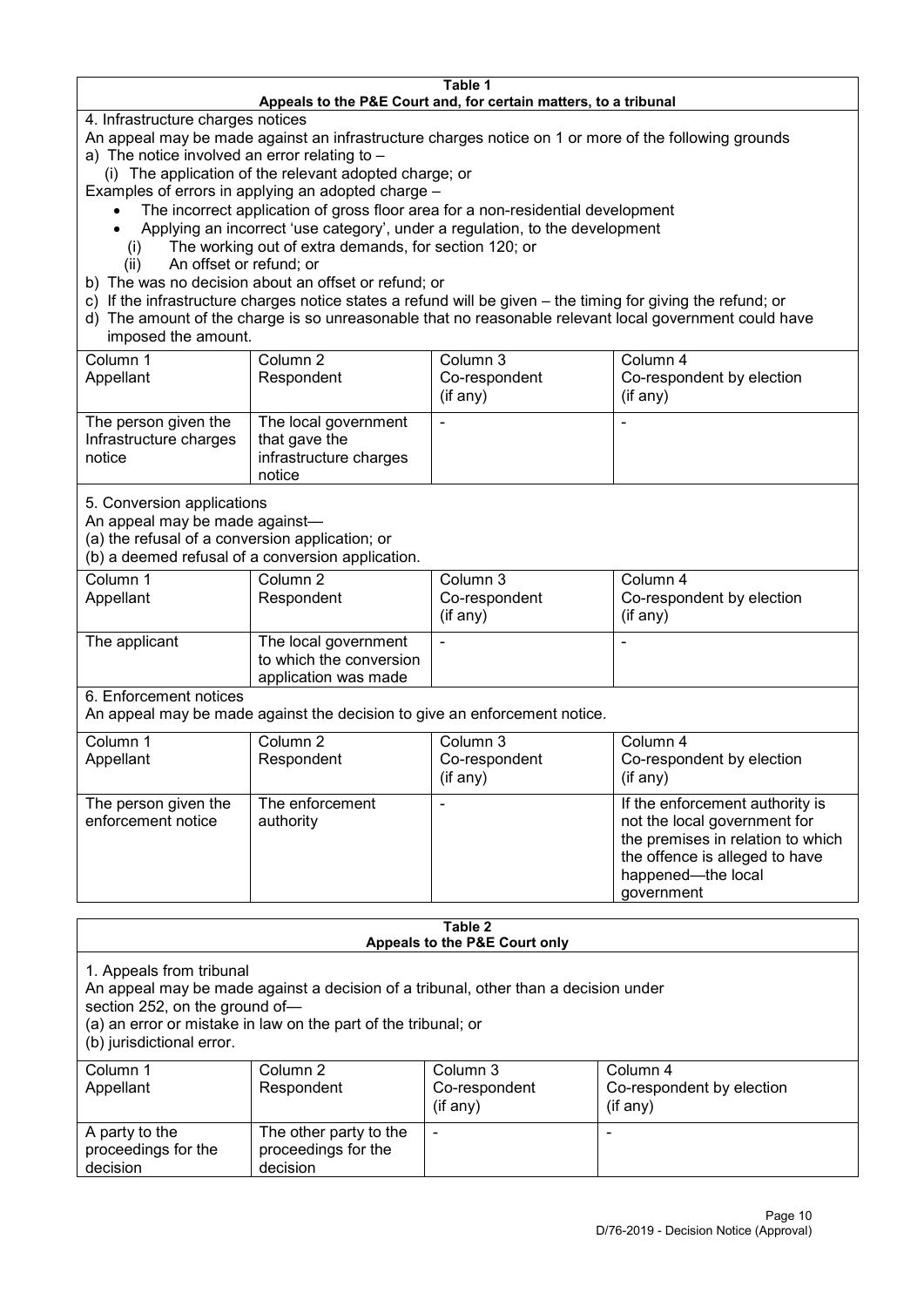#### **Table 2 Appeals to the P&E Court only**

2. Eligible submitter appeals

An appeal may be made against the decision to give a development approval, or an approval for a change application, to the extent that the decision relates to—

(a) any part of the development application for the development approval that required impact assessment; or (b) a variation request.

| Column 1<br>Appellant                                                                                                                                                                        | Column 2<br>Respondent                                                                                                     | Column 3<br>Co-respondent<br>(if any)                                                                                   | Column 4<br>Co-respondent by election<br>(if any)    |  |
|----------------------------------------------------------------------------------------------------------------------------------------------------------------------------------------------|----------------------------------------------------------------------------------------------------------------------------|-------------------------------------------------------------------------------------------------------------------------|------------------------------------------------------|--|
| 1 For a development<br>application-an<br>eligible submitter for<br>the development<br>application<br>2 For a change<br>application-an<br>eligible submitter for<br>the change<br>application | 1 For a development<br>application-the<br>assessment<br>manager<br>2 For a change<br>application-the<br>responsible entity | 1 The applicant<br>2 If the appeal is<br>about a concurrence<br>agency's referral<br>response-the<br>concurrence agency | Another eligible<br>submitter for the<br>application |  |
|                                                                                                                                                                                              |                                                                                                                            |                                                                                                                         |                                                      |  |

3. Eligible submitter and eligible advice agency appeals

An appeal may be made against a provision of a development approval, or failure to

include a provision in the development approval, to the extent the matter relates to—

(a) any part of the development application or the change application, for the development approval, that required impact assessment; or

(b) a variation request.

| Column 1<br>Appellant                                                                                                                                                                                                                                                                         | Column <sub>2</sub><br>Respondent                                                                                          | Column 3<br>Co-respondent                                                                                               | Column 4<br>Co-respondent by election             |
|-----------------------------------------------------------------------------------------------------------------------------------------------------------------------------------------------------------------------------------------------------------------------------------------------|----------------------------------------------------------------------------------------------------------------------------|-------------------------------------------------------------------------------------------------------------------------|---------------------------------------------------|
|                                                                                                                                                                                                                                                                                               |                                                                                                                            | (if any)                                                                                                                | (if any)                                          |
| 1 For a development<br>application-an<br>eligible submitter for<br>the development<br>application<br>2 For a change<br>application-an<br>eligible submitter for<br>the change<br>application<br>3 An eligible advice<br>agency for the<br>development<br>application or<br>change application | 1 For a development<br>application-the<br>assessment<br>manager<br>2 For a change<br>application-the<br>responsible entity | 1 The applicant<br>2 If the appeal is<br>about a concurrence<br>agency's referral<br>response—the<br>concurrence agency | Another eligible submitter for the<br>application |
| 4. Compensation claims<br>An appeal may be made against-<br>(a) a decision under section 32 about a compensation claim; or<br>(b) a decision under section 265 about a claim for compensation; or<br>(c) a deemed refusal of a claim under paragraph (a) or (b).                              |                                                                                                                            |                                                                                                                         |                                                   |
| Column 1<br>Appellant                                                                                                                                                                                                                                                                         | Column 2<br>Respondent                                                                                                     | Column 3<br>Co-respondent<br>(if any)                                                                                   | Column 4<br>Co-respondent by election<br>(if any) |
| A person dissatisfied<br>with the decision                                                                                                                                                                                                                                                    | The local<br>government to which<br>the claim was made                                                                     |                                                                                                                         |                                                   |
| 5. Registered premises                                                                                                                                                                                                                                                                        |                                                                                                                            |                                                                                                                         |                                                   |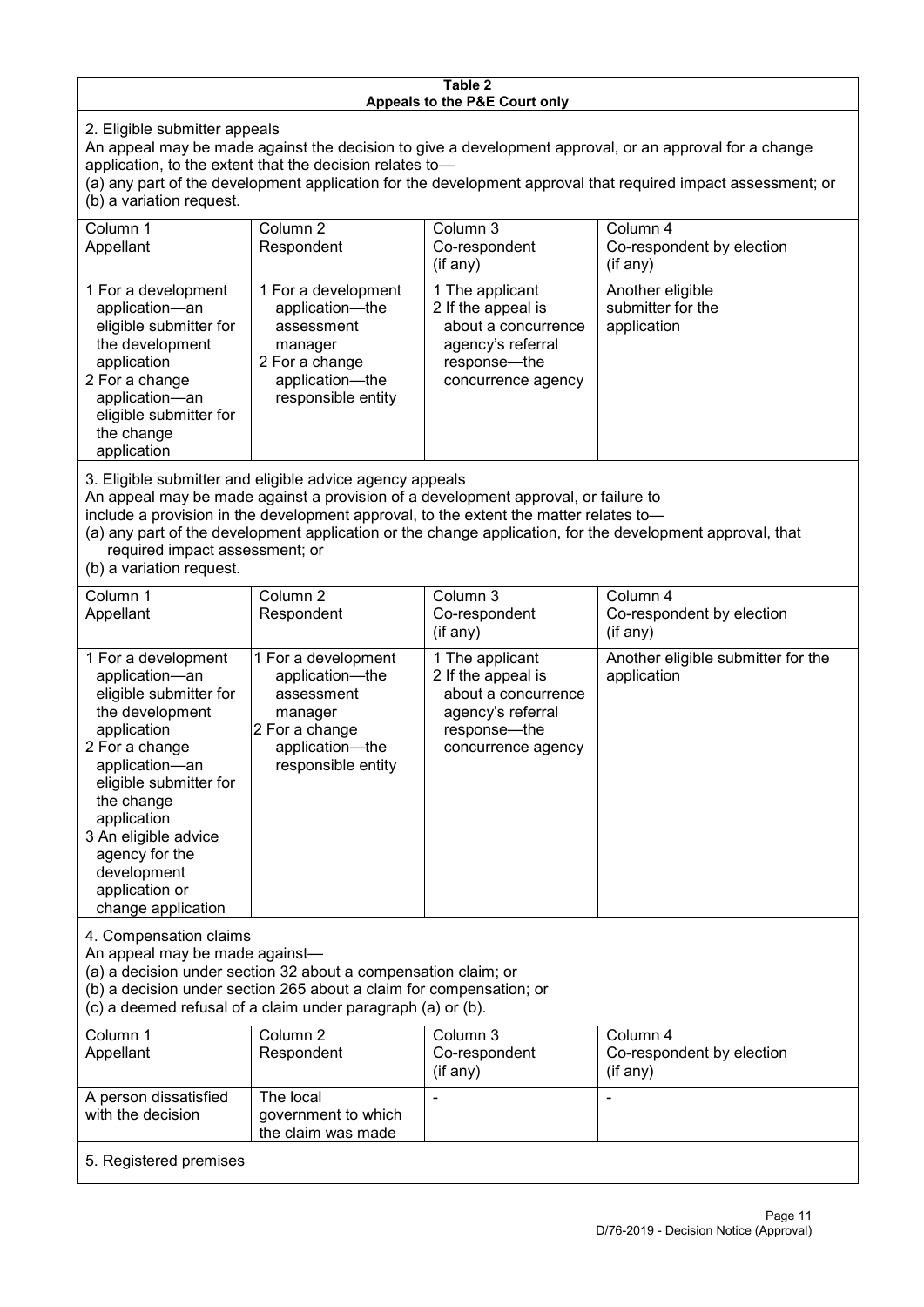| Table 2<br>Appeals to the P&E Court only                                                                                                                                                                                                                                                                             |                                   |                                         |                                                                                                                                                                             |  |
|----------------------------------------------------------------------------------------------------------------------------------------------------------------------------------------------------------------------------------------------------------------------------------------------------------------------|-----------------------------------|-----------------------------------------|-----------------------------------------------------------------------------------------------------------------------------------------------------------------------------|--|
| An appeal may be made against a decision of the Minister under chapter 7, part 4.                                                                                                                                                                                                                                    |                                   |                                         |                                                                                                                                                                             |  |
| Column 1<br>Appellant                                                                                                                                                                                                                                                                                                | Column <sub>2</sub><br>Respondent | Column 3<br>Co-respondent<br>(if any)   | Column 4<br>Co-respondent by election<br>(if any)                                                                                                                           |  |
| 1 A person given a<br>decision notice about<br>the decision<br>2 If the decision is to<br>register premises or<br>renew the<br>registration of<br>premises-an owner<br>or occupier of<br>premises in the<br>affected area for the<br>registered premises<br>who is dissatisfied<br>with the decision                 | The Minister                      |                                         | If an owner or occupier starts the<br>appeal - the owner of the<br>registered premises                                                                                      |  |
| 6. Local laws<br>An appeal may be made against a decision of a local government, or conditions applied,<br>under a local law about-<br>(a) the use of premises, other than a use that is the natural and ordinary consequence of prohibited<br>development; or<br>(b) the erection of a building or other structure. |                                   |                                         |                                                                                                                                                                             |  |
| Column 1<br>Appellant                                                                                                                                                                                                                                                                                                | Column <sub>2</sub><br>Respondent | Column 3<br>Co-respondent<br>(if any)   | Column 4<br>Co-respondent by election<br>(if any)                                                                                                                           |  |
| A person who-<br>(a) applied for the<br>decision; and<br>(b) is dissatisfied with<br>the decision or<br>conditions.                                                                                                                                                                                                  | The local government              |                                         | ٠                                                                                                                                                                           |  |
|                                                                                                                                                                                                                                                                                                                      |                                   | Table 3<br>Appeals to the tribunal only |                                                                                                                                                                             |  |
| 1. Building advisory agency appeals<br>An appeal may be made against giving a development approval for building work to the extent the building<br>work required code assessment against the building assessment provisions.                                                                                         |                                   |                                         |                                                                                                                                                                             |  |
| Column 1<br>Appellant                                                                                                                                                                                                                                                                                                | Column <sub>2</sub><br>Respondent | Column 3<br>Co-respondent<br>(if any)   | Column 4<br>Co-respondent by election<br>(if any)                                                                                                                           |  |
| A building advisory<br>agency for the<br>development application<br>related to the approval                                                                                                                                                                                                                          | The assessment<br>manager         | The applicant                           | 1 A concurrence agency for the<br>development application<br>related to the approval<br>2 A private certifier for the<br>development application<br>related to the approval |  |
| 3. Certain decisions under the Building Act and the Plumbing and Drainage Act<br>An appeal may be made against a decision under-<br>(a) the Building Act, other than a decision made by the Queensland Building and Construction Commission; or<br>(b) the Plumbing and Drainage Act, part 4 or 5.                   |                                   |                                         |                                                                                                                                                                             |  |
| Column 1<br>Appellant                                                                                                                                                                                                                                                                                                | Column <sub>2</sub><br>Respondent | Column 3<br>Co-respondent<br>(if any)   | Column 4<br>Co-respondent by election<br>(if any)                                                                                                                           |  |